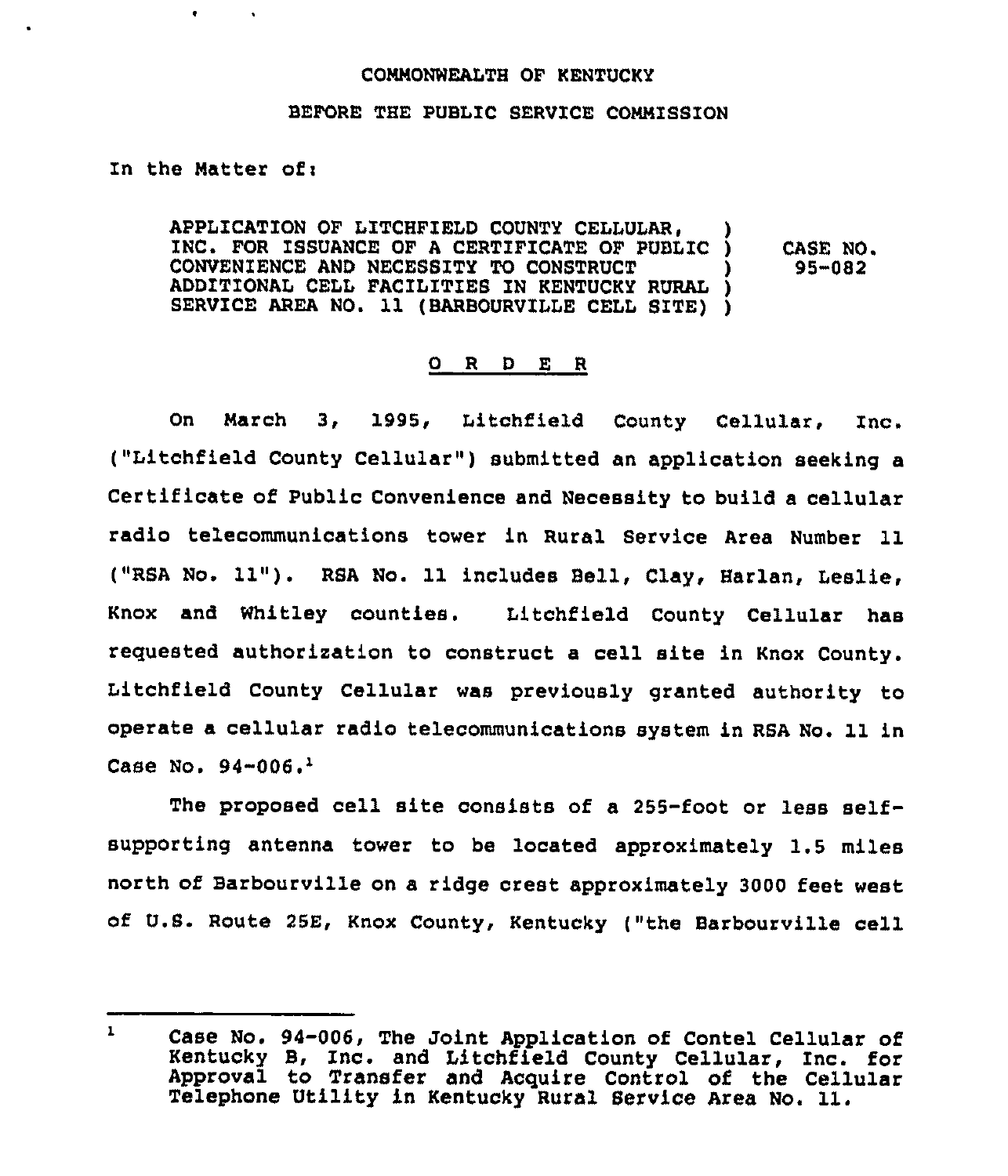site"). The coordinates for the Barbourville cell site are North Latitude 36° 53' 51" by West Longitude 83° 54' 19".

 $\mathbf{v}$ 

 $\bullet$ 

Litchfield County Cellular has provided information regarding the structure of the tower, safety measures, and antenna design criteria for the Barbourville cell site. Based upon the application, the design of the tower and foundation appears to meet the criteria of the Building Officials and Code Administrators International, Inc. National Building Code with reference to earthquakes, winds, and tornadoes.

Pursuant to KRB 100.324(l), the Barbourville cell site's construction is exempt from local zoning ordinances; however, Litchfield County Cellular has notified the Knox County/Judge Executive. Litchfield County Cellular has filed applications with and received approvals from the Federal Aviation Administration and the Kentucky Airport Zoning Commission for the construction and operation of the Barbourville cell site.

Litchfield County Cellular has filed notices verifying that each person who owns property or who resides within 500 feet of the Barbourville cell site has been notified of the pending construction, The notice solicited any comments and informed the property owners or residents of their right to intervene. To date, no intervention requests have been received.

Pursuant to KRB 278.280, the Commission is required to determine proper practices to be observed when it finds, upon complaint or on its own motion, that the facilities of any utility subject to its jurisdiction are unreasonable, unsafe, improper, or

 $-2-$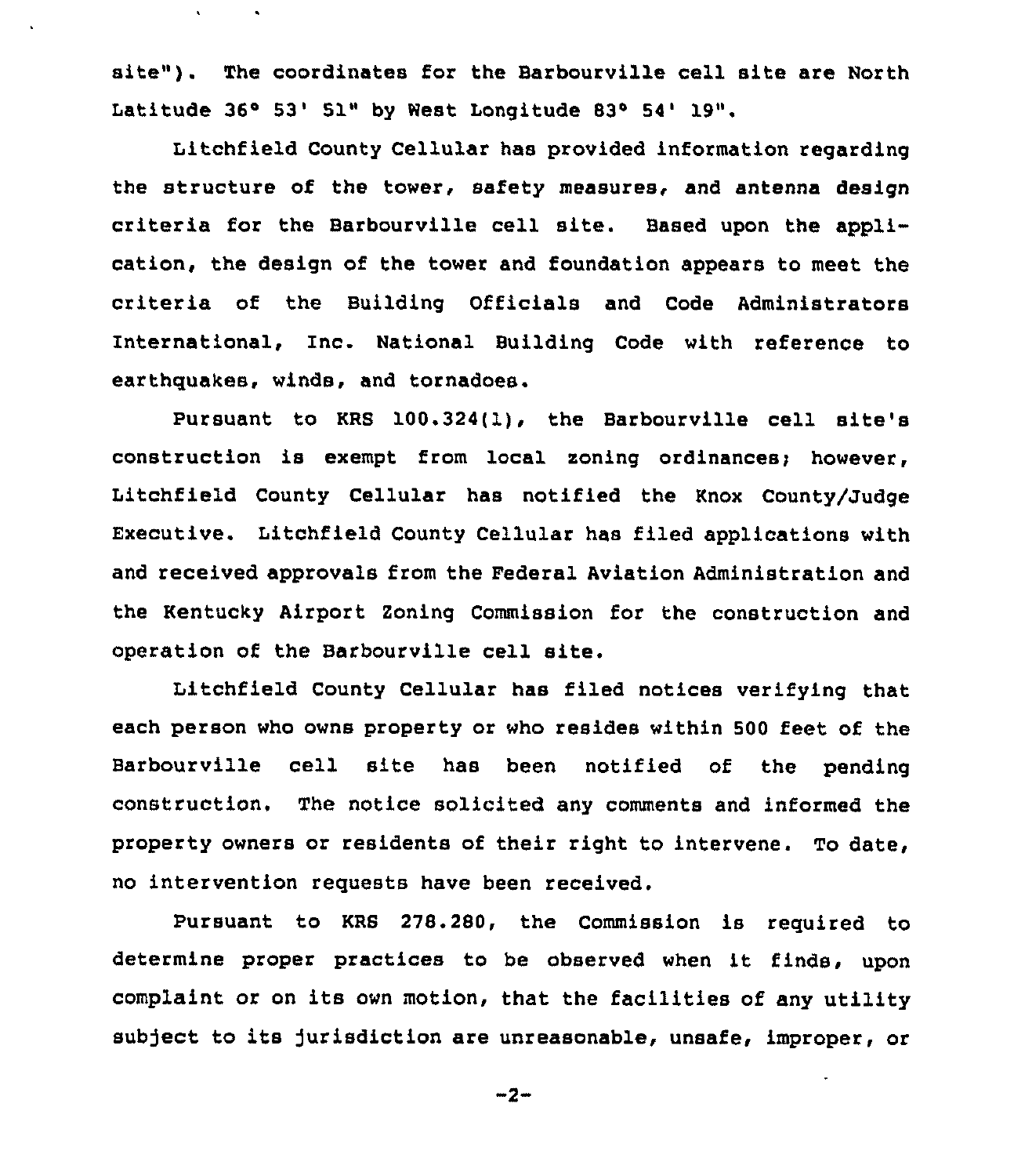insufficient. To assist the Commission in its efforts to comply with this mandate, Litchfield County Cellular should notify the Commission if it doss not use this antenna tower to provide cellular radio telecommunications services in the manner set out in its application and this Order. Upon receipt of such notice, the Commission may, on its own motion, institute proceedings to consider the proper practices, including removal of the unused antenna tower, which should be observed by Litchfield County Cellular.

The Commission, having considered the evidence of record and being otherwise sufficiently advised, finds that Litchfield County Cellular should be granted a Certificate of Public Convenience and Necessity to construct and operate the Barbourville cell site in RSA No. 11 under its previously approved tariff.

IT IS THEREFORE ORDERED that:

 $\bullet$ 

1. Litchfield County Cellular be and it hereby is granted <sup>a</sup> Certificate of Public Convenience and Necessity to construct and operate the Barbourville cell site.

2. Litchfield County Cellular shall immediately notify the Commission in writing, if, after the antenna tower is built and utility service is commenced, the tower is not used for a period of 3 months in the manner authorised by this Order.

-3~